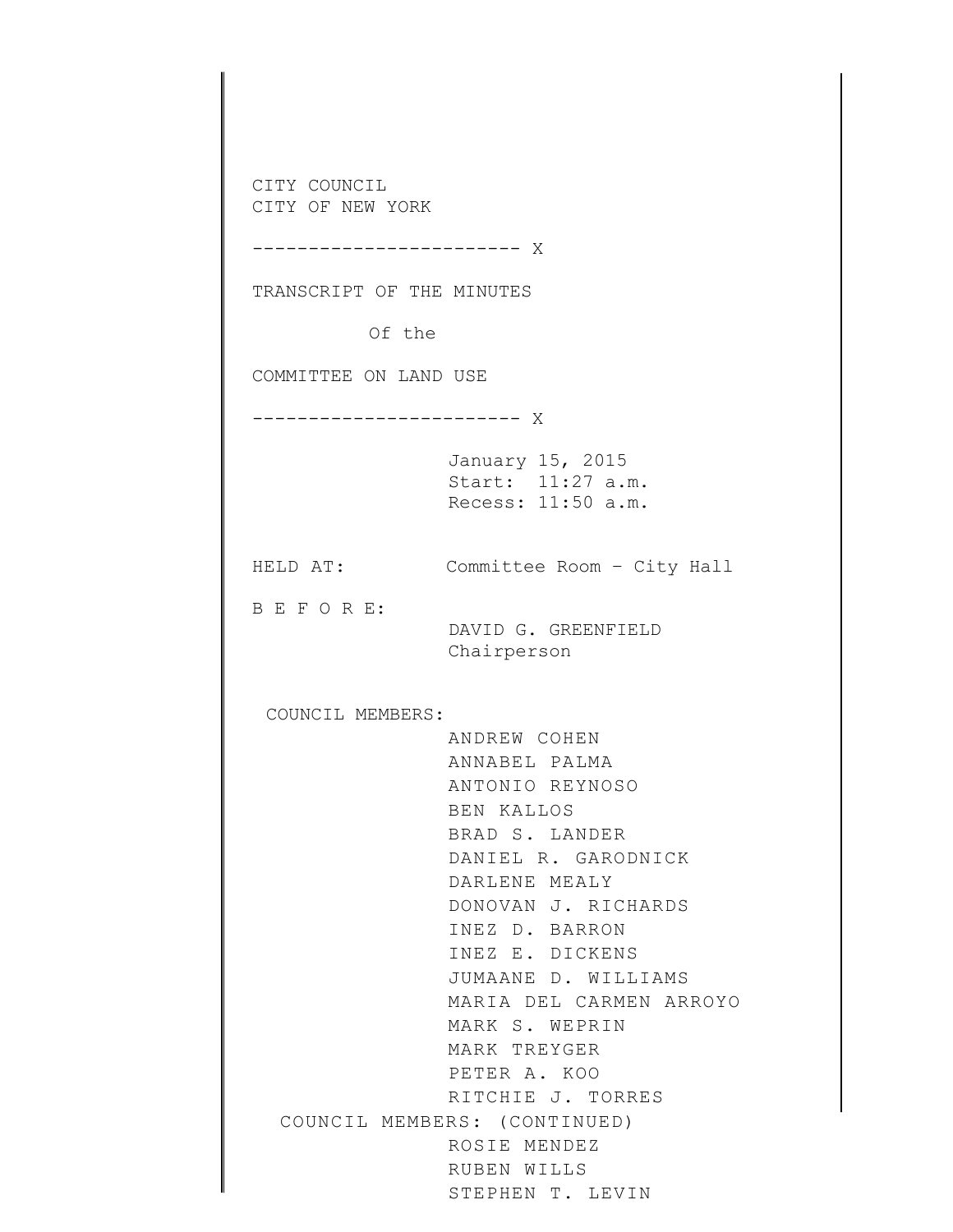| $\mathbf 1$      | COMMITTEE ON LAND USE                     | $\overline{2}$ |
|------------------|-------------------------------------------|----------------|
| $\sqrt{2}$       | VINCENT IGNIZIO                           |                |
| $\mathfrak{Z}$   | VINCENT J. GENTILE<br>YDANIS A. RODRIGUEZ |                |
| $\overline{4}$   |                                           |                |
| 5                |                                           |                |
| $\epsilon$       |                                           |                |
| $\boldsymbol{7}$ |                                           |                |
| $\,8\,$          |                                           |                |
| $\mathsf 9$      |                                           |                |
| $10$             |                                           |                |
| $11\,$           |                                           |                |
| $12\,$           |                                           |                |
| 13               |                                           |                |
| 14               |                                           |                |
| $1\,5$           |                                           |                |
| 16               |                                           |                |
| $17\,$           |                                           |                |
| $1\,8$           |                                           |                |
| 19               |                                           |                |
| $20$             |                                           |                |
| $21$             |                                           |                |
| 22               |                                           |                |
| 23               |                                           |                |
| 24               |                                           |                |
| 25               |                                           |                |
|                  | II                                        |                |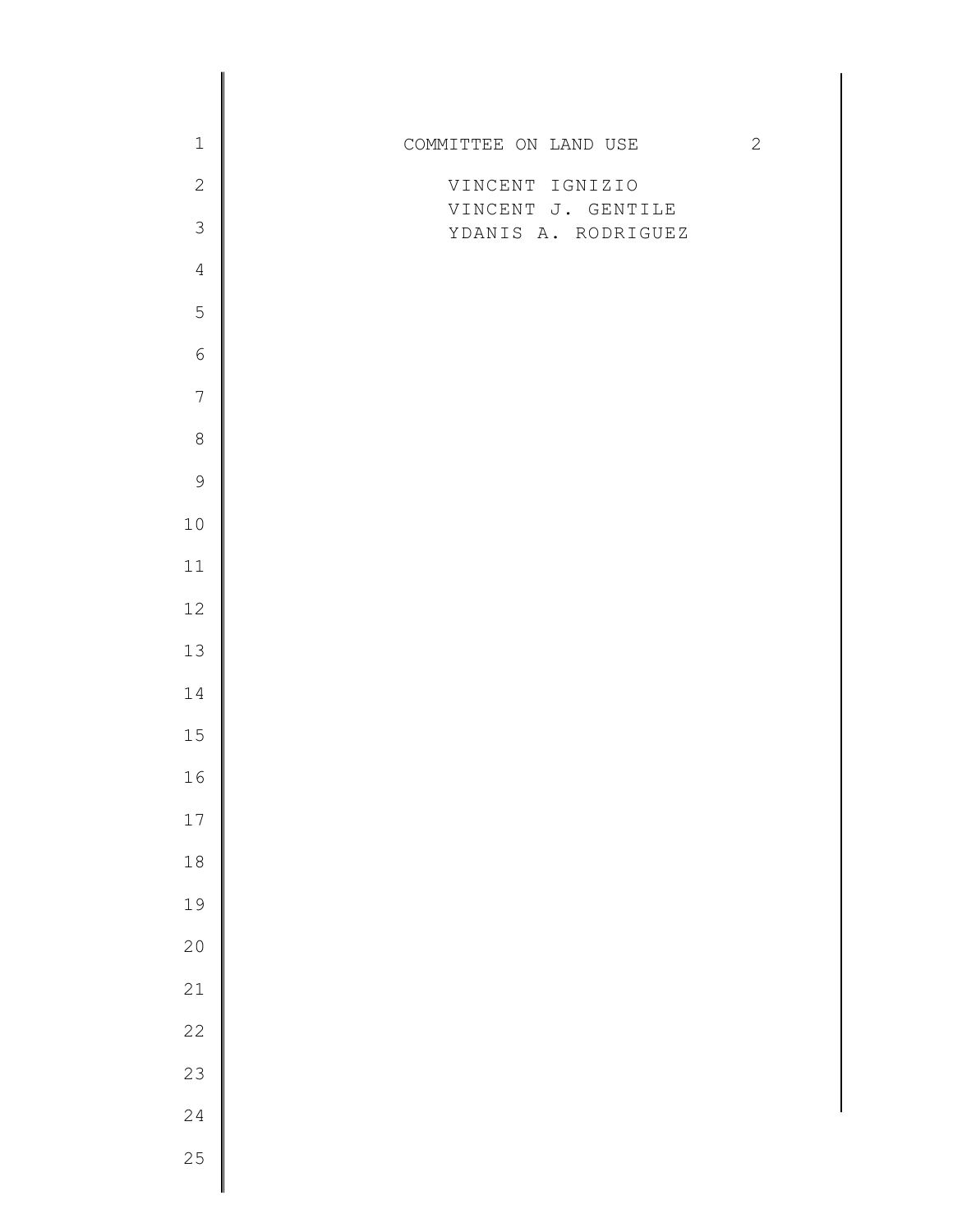| $\mathbf 1$    | 3<br>COMMITTEE ON LAND USE                                   |
|----------------|--------------------------------------------------------------|
| $\mathbf{2}$   | [gavel]                                                      |
| 3              | CHAIRPERSON GREENFIELD: Are we ready.                        |
| $\overline{4}$ | Thank you very much. Good morning my name is David           |
| 5              | Greenfield. I'm the Council Member from the 44 <sup>th</sup> |
| 6              | Council District in Brooklyn and I'm privileged to           |
| 7              | serve as the chair of the Land Use Committee. Want           |
| 8              | to welcome my esteemed colleagues who are members            |
|                | of the committee first. I want to recognize Council          |
| 9              | Member Palma who gets the gold star for early                |
| 10             | attendance today. Thank you very much. Council               |
| 11             | Member Gentile, Council Member Garodnick, Council            |
| 12             | Member Mealy, Council Member Koo, Council Member             |
| 13<br>14       | Weprin, Council Member Wills, Council Member                 |
| 15             | Richards, Council Member Cohen, Council Member               |
| 16             | Kallos, Council Member Treyger, and Council Member           |
| 17             | Ignizio I want to thank you all for your prompt              |
| 18             | attendance. You will see on the table before you             |
|                | several items relating to the committee. First is            |
| 19             | the agenda prepared by the committee staff                   |
| 20             | containing those matter which have had a hearing             |
| 21             | and have been fully reviewed and vetted by the               |
| 22             | subcommittees. Those are the matters in which we'll          |
| 23             | be acting on today. Also would like to thank our             |
| 24             | subcommittee chairs; Chair Weprin, Chair Koo, and            |
| 25             | Chair Dickens. Also before you are the joint                 |
|                |                                                              |

∥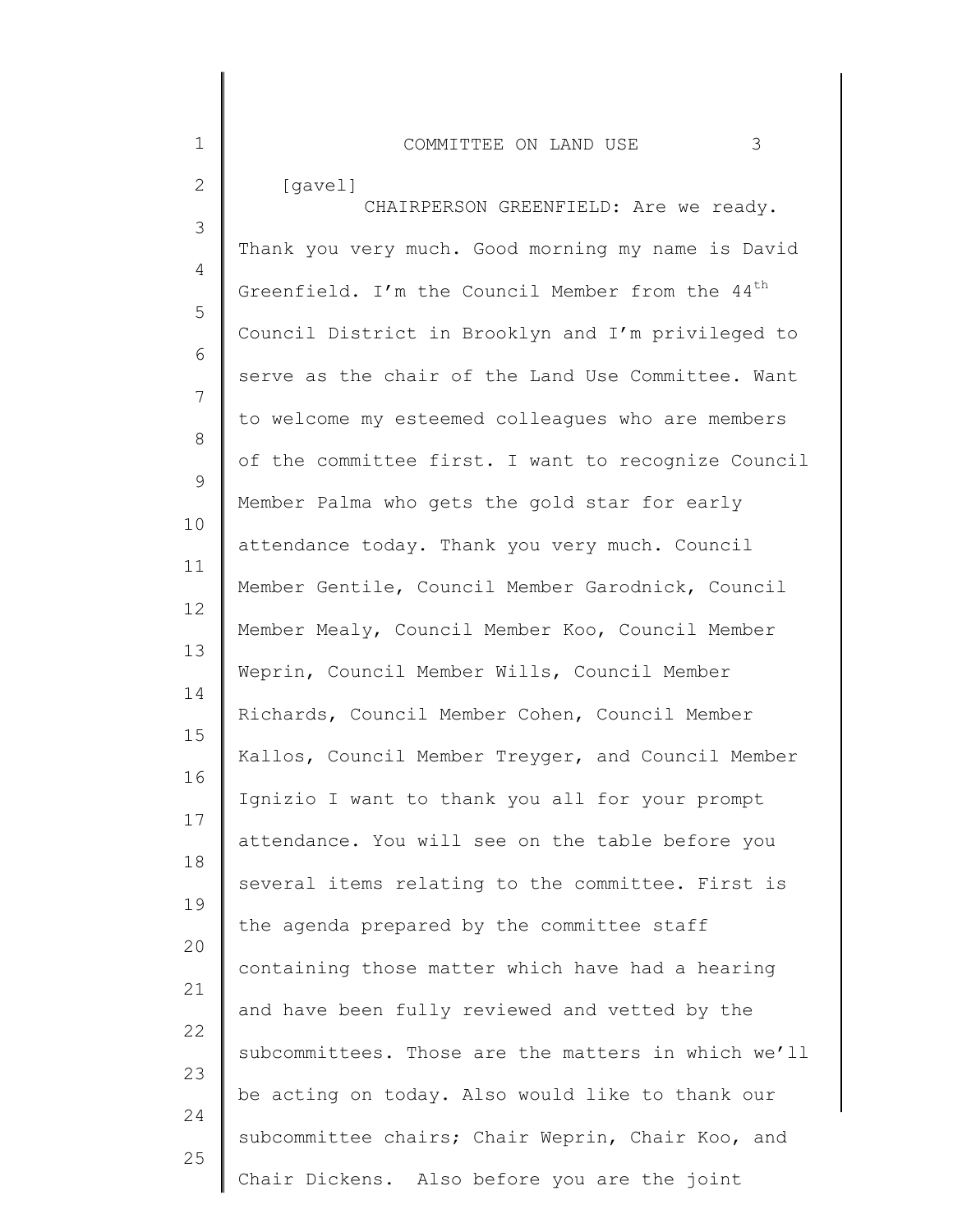| $\mathbf 1$ | $\overline{4}$<br>COMMITTEE ON LAND USE             |
|-------------|-----------------------------------------------------|
| 2           | reports in the Land Use Committee and applicable    |
| 3           | subcommittee for each item we are voting on today   |
| 4           | with a proposed resolution for each item. What the  |
| 5           | committee is voting on today is to approve each of  |
| 6           | the resolutions before you for presentation and     |
| 7           | vote by the full council. The resolutions reflect   |
| 8           | the recommendations of the applicable subcommittee. |
| 9           | Today we have the following applications for our    |
| 10          | consideration. LU number 158 South Brooklyn Marine  |
| 11          | Terminal, an application for a maritime lease       |
| 12          | between the Department of Small Business Services   |
| 13          | and the Economic Development Corporation for        |
| 14          | approximately 72 acres of city owned land known as  |
| 15          | South Brooklyn Marine Terminal. This application is |
| 16          | located in Council Member Menchaca's district in    |
| 17          | Brooklyn Community Board 7. The application has     |
| 18          | been withdrawn and is therefore subject to a motion |
| 19          | to file to remove it from the council calendar. We  |
| 20          | also have three landmarks. LU number 166 Doering    |
| 21          | Bohack House, a designation by the Landmarks        |
| 22          | Preservation Commission of the Doering Bohack House |
| 23          | located at 1090 Green Avenue as a historic          |
| 24          | landmark. This application is located in Council    |
| 25          | Member Reynoso's district in Brooklyn Community     |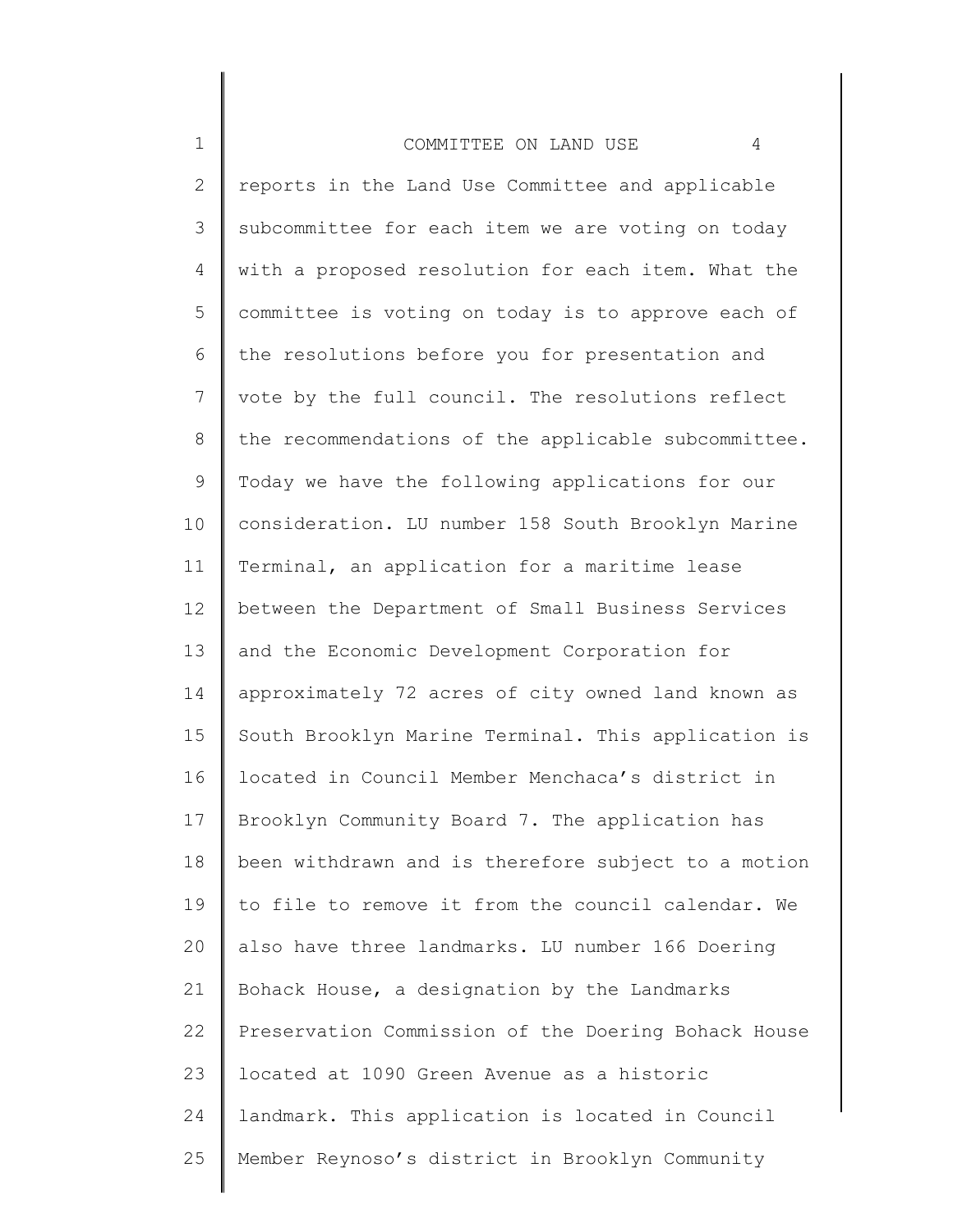| $\mathbf 1$    | 5<br>COMMITTEE ON LAND USE                                 |
|----------------|------------------------------------------------------------|
| $\overline{2}$ | Board 4. LU number 167 First German Baptist Church         |
| 3              | designation by the Landmark's Preservation                 |
| 4              | Commission of the former First German Baptist              |
| 5              | Church which is now in the town of Village                 |
| 6              | Synagogue located at 334 East 14 <sup>th</sup> Street as a |
| 7              | historic landmark. The application is located in           |
| $\,8\,$        | Council Member Mendez's district in Manhattan              |
| $\mathsf 9$    | Community Board 3. LU number 168, Mills Hotel No. 3        |
| 10             | designation by the Landmarks Preservation                  |
| 11             | Commission of the Mills Hotel No. 3 located at 458         |
| 12             | $7th$ Avenue as a historic landmark. This application      |
| 13             | is located in Council Member John's district in            |
| 14             | Manhattan Community Board 5. We also have an               |
| 15             | application for a sidewalk café. LU number 169,            |
| 16             | Eleven Food and Beverage, an application to operate        |
| 17             | an enclosed sidewalk café located 11 Sixth Avenue.         |
| 18             | This is located in Council Member Chin district in         |
| 19             | Manhattan Community Board 1. Finally we have one           |
| 20             | item being referred back to City Planning                  |
| 21             | Commission for modification and that's LUs number          |
| 22             | 164 and 165, Special West Chelsea district                 |
| 23             | expansion and application submitted by the                 |
| 24             | Department of City Planning for the amendment of           |
| 25             | the zoning map and text changes to modify bulk             |
|                |                                                            |

∥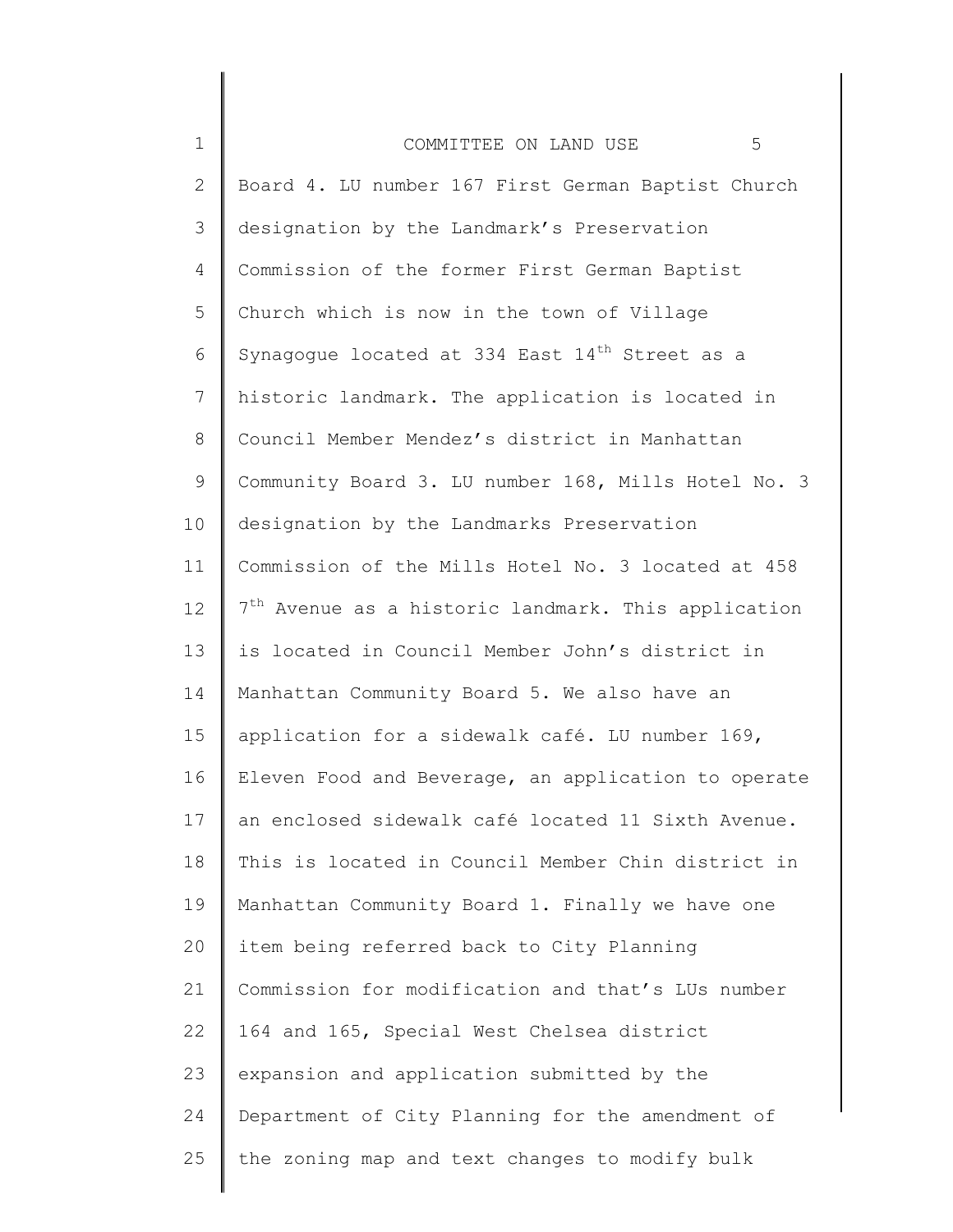| $\mathbf 1$    | 6<br>COMMITTEE ON LAND USE                                           |
|----------------|----------------------------------------------------------------------|
| $\mathbf{2}$   | regulations to allow unenclosed sidewalk cafés in                    |
| 3              | parts of the special district. Land Use Committee                    |
| $\overline{4}$ | is proposing a modification of the application to                    |
| 5              | restrict cafés on the west side of 9 <sup>th</sup> Avenue            |
| 6              | between West 15 <sup>th</sup> and West 16 <sup>th</sup> Street. This |
| $\overline{7}$ | application is located in Council Member John's                      |
| $\,8\,$        | District in Manhattan Community Board 4. The                         |
| $\mathsf 9$    | subcommittees have recommended approval of these                     |
| 10             | items as have members in the districts the projects                  |
| 11             | were located. Chair recommends an aye vote on all                    |
| 12             | these matters. Do any members have any questions or                  |
| 13             | remarks? Hearing none I will ask the clerk to call                   |
| 14             | the roll.                                                            |
| 15             | COMMITTEE CLERK MARTIN: William Martin                               |
| 16             | Committee Clerk. Roll call vote Committee on Land                    |
| 17             | Use. Chair Greenfield.                                               |
| 18             | CHAIRPERSON GREENFIELD: Aye on all.                                  |
| 19             | COMMITTEE CLERK MARTIN: Gentile.                                     |
| 20             | COUNCIL MEMBER GENTILE: I vote aye on                                |
| 21             | all with the exception of LU169, I vote no.                          |
| 22             | COMMITTEE CLERK MARTIN: Palma.                                       |
| 23             | COUNCIL MEMBER PALMA: [off mic] Aye on                               |
| 24             | all.                                                                 |
| 25             | COMMITTEE CLERK MARTIN: Garodnick.                                   |
|                |                                                                      |

║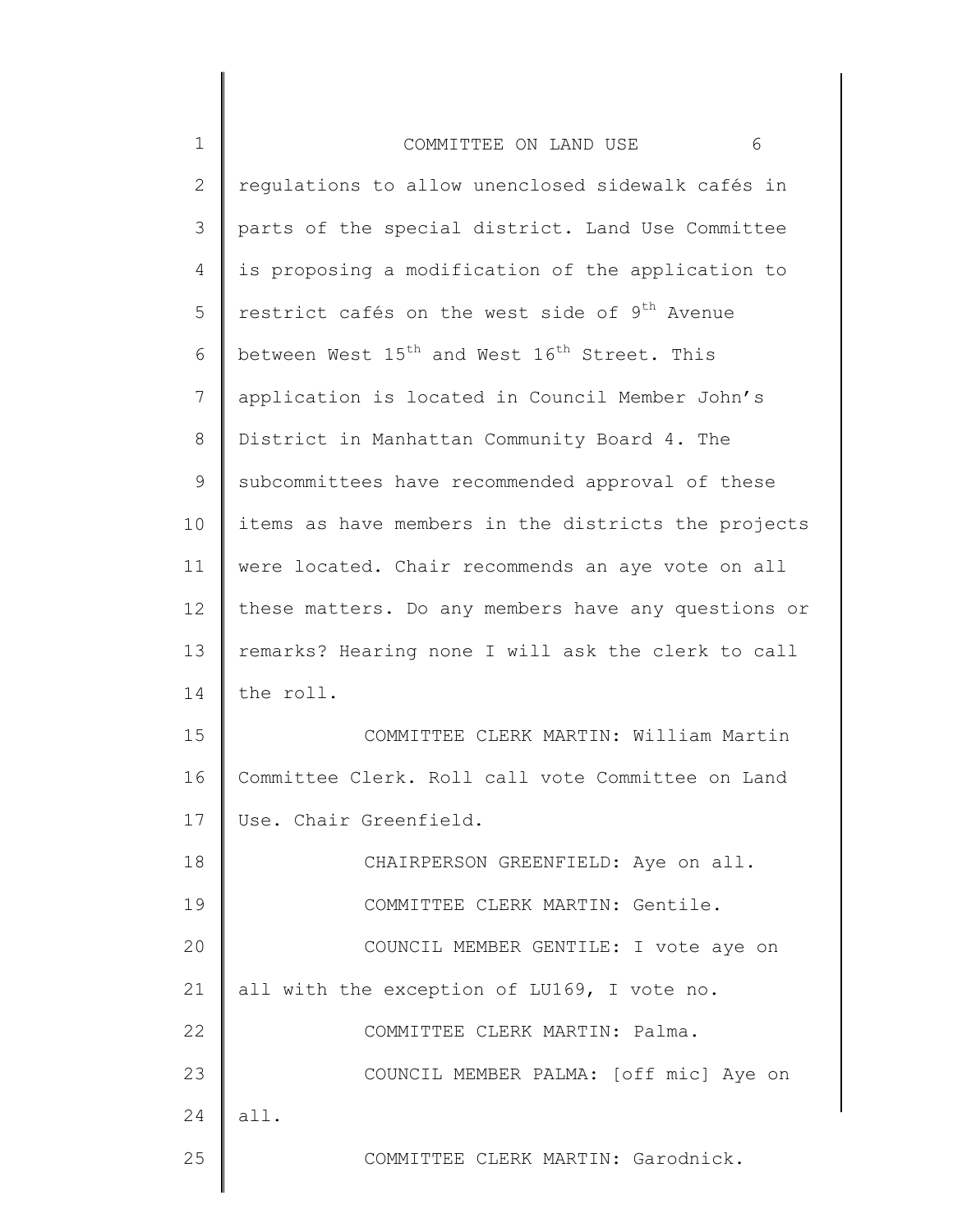| $\mathbf 1$    | 7<br>COMMITTEE ON LAND USE                         |
|----------------|----------------------------------------------------|
| $\mathbf{2}$   | COUNCIL MEMBER GARODNICK: [off mic]                |
| 3              | Aye.                                               |
| $\overline{4}$ | COMMITTEE CLERK MARTIN: Mealy.                     |
| 5              | COUNCIL MEMBER MEALY: [off mic] aye on             |
| 6              | all.                                               |
| 7              | COMMITTEE CLERK MARTIN: Koo. Weprin.               |
| 8              | Wills.                                             |
| $\mathcal{G}$  | COUNCIL MEMBER WILLS: [off mic] Aye.               |
| 10             | COMMITTEE CLERK MARTIN: Richards.                  |
| 11             | COUNCIL MEMBER RICHARDS: Aye.                      |
| 12             | COMMITTEE CLERK MARTIN: Cohen.                     |
| 13             | COUNCIL MEMBER COHEN: Aye.                         |
| 14             | COMMITTEE CLERK MARTIN: Kallos.                    |
| 15             | COUNCIL MEMBER KALLOS: Aye on all.                 |
| 16             | COMMITTEE CLERK MARTIN: Treyger.                   |
| 17             | COUNCIL MEMBER TREYGER: [off mic] aye.             |
| 18             | COMMITTEE CLERK MARTIN: Ignizio.                   |
| 19             | COUNCIL MEMBER IGNIZIO: [off mic] aye.             |
| 20             | COMMITTEE CLERK MARTIN: By a vote of 13            |
| 21             | in the affirmative, zero in the negative, and no   |
| 22             | abstentions all items have been adopted with the   |
| 23             | exception of Land Use item 169 which is adopted by |
| 24             | a vote of 12 in the affirmative, one in the        |
| 25             | negative, and no abstentions.                      |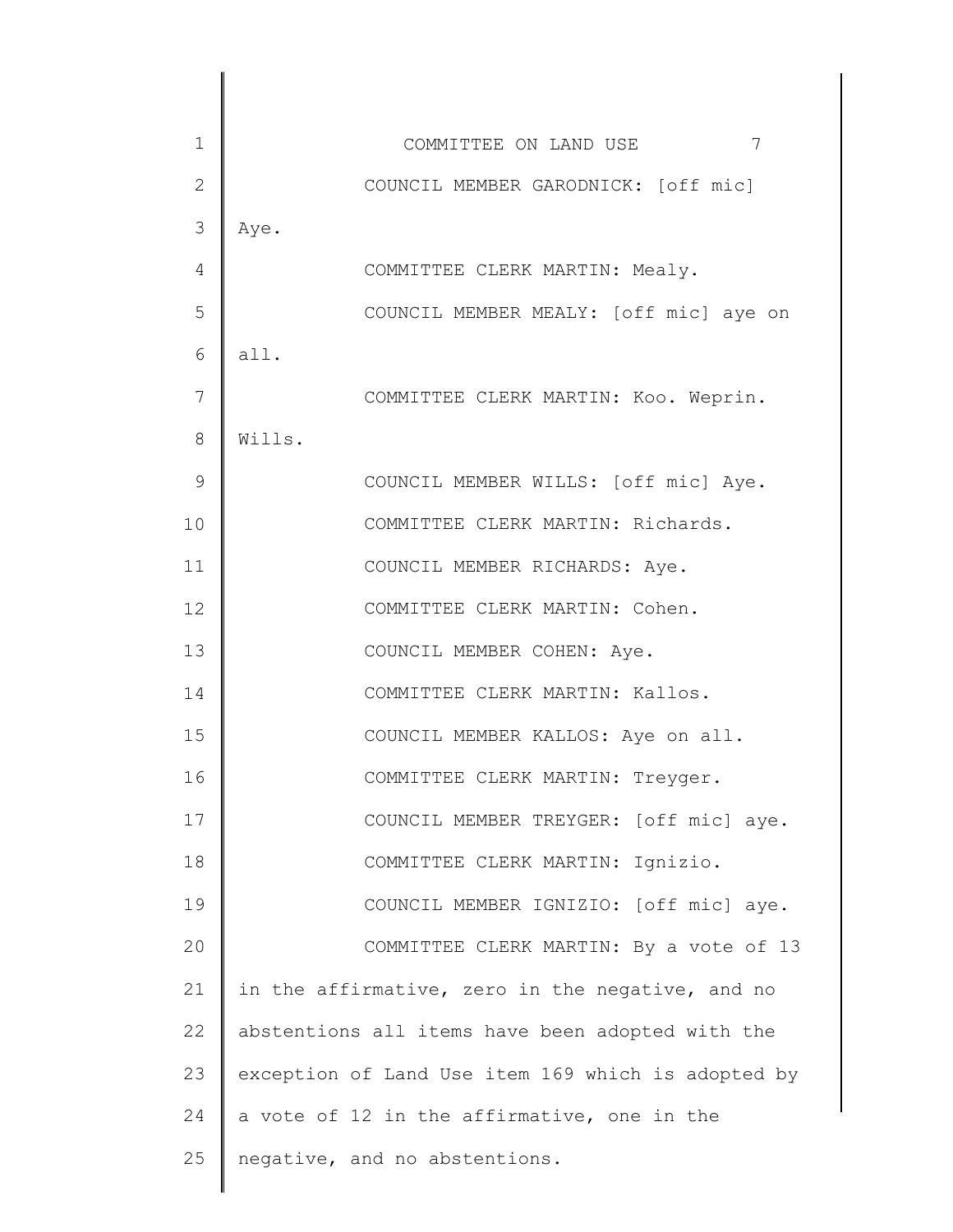| $\mathbf 1$  | - 8<br>COMMITTEE ON LAND USE                        |
|--------------|-----------------------------------------------------|
| $\mathbf{2}$ | CHAIRPERSON GREENFIELD: Thank you. As               |
| 3            | is our practice we will keep the vote open for 15   |
| 4            | minutes until 11:46 a.m.                            |
| 5            | COMMITTEE CLERK MARTIN: Council Member              |
| 6            | Torres.                                             |
| 7            | COUNCIL MEMBER TORRES: I, I vote aye on             |
| 8            | all.                                                |
| 9            | COMMITTEE CLERK MARTIN: Council Member              |
| 10           | Arroyo. Dickens. Council Member Dickens.            |
| 11           | COUNCIL MEMBER DICKENS: Aye on all.                 |
| 12           | COMMITTEE CLERK MARTIN: Williams.                   |
| 13           | COUNCIL MEMBER WILLIAMS: Aye.                       |
| 14           | CHAIRPERSON GREENFIELD: I would also                |
| 15           | just like to add Mr. Clerk that today is actually   |
| 16           | the last meeting that we'll be joined at with Jenny |
| 17           | Fernandez who has been working at the Landmarks     |
| 18           | Preservation Commission for the last six years. She |
| 19           | was to be the head of Intergov. She's moving on to  |
| 20           | greener pastures. We look forward to seeing her     |
| 21           | here in the future. We thank her for her service    |
| 22           | and we wish her continued success in all of her     |
| 23           | work advocating on behalf of I'm sure what will be  |
| 24           | wonderful clients in the city of New York. Thank    |
| 25           | you very much.                                      |
|              |                                                     |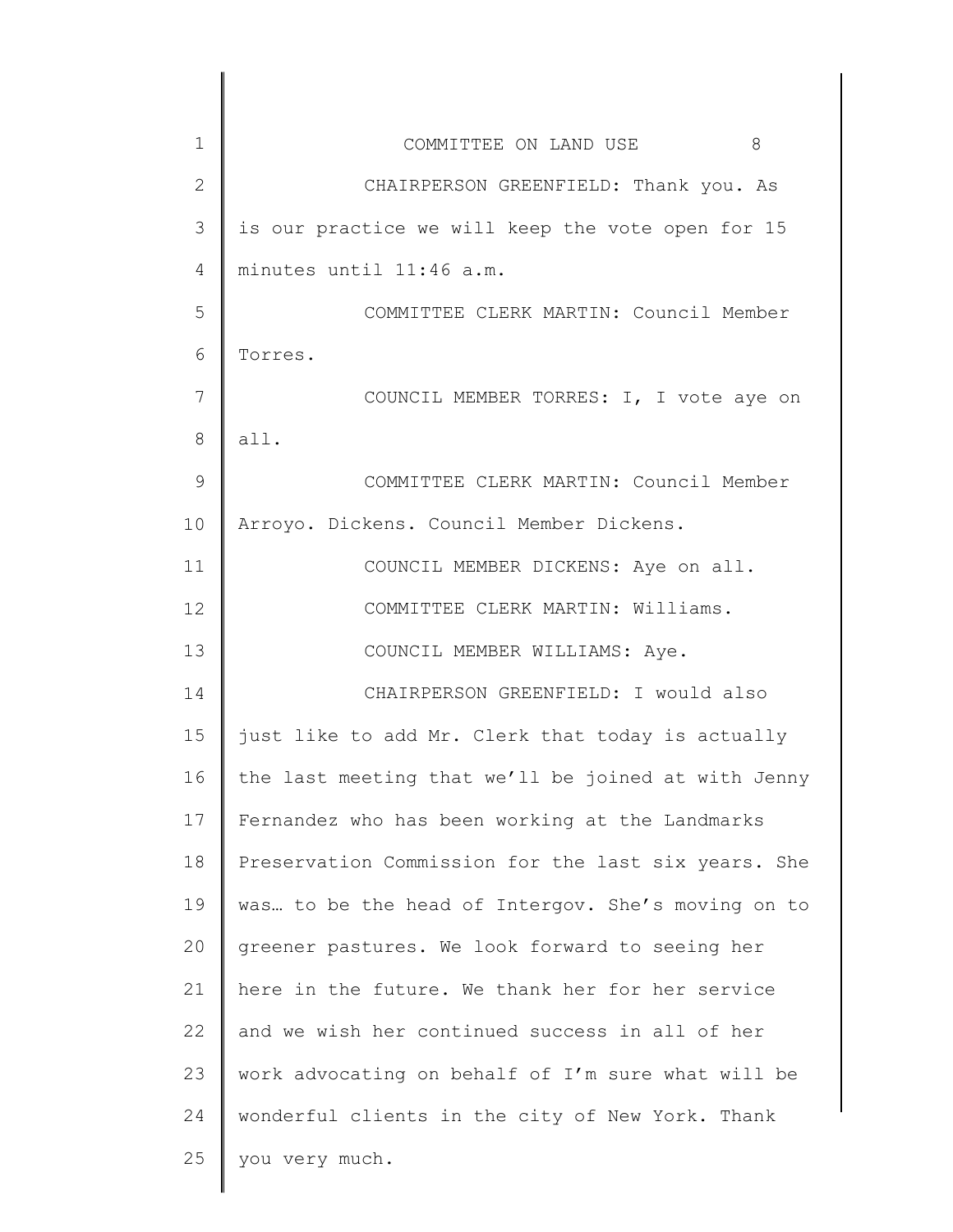| $\mathbf 1$  | 9<br>COMMITTEE ON LAND USE                          |
|--------------|-----------------------------------------------------|
| $\mathbf{2}$ | COMMITTEE CLERK MARTIN: Council Member              |
| 3            | Mendez.                                             |
| 4            | COUNCIL MEMBER MENDEZ: I vote aye on                |
| 5            | all.                                                |
| 6            | COMMITTEE CLERK MARTIN: Council Member              |
| 7            | Rodriguez.                                          |
| 8            | COUNCIL MEMBER RODRIGUEZ: Aye.                      |
| 9            | COMMITTEE CLERK MARTIN: Council Member              |
| 10           | Lander.                                             |
| 11           | COUNCIL MEMBER LANDR: [off mic] I vote              |
| 12           | aye.                                                |
| 13           | CHAIRPERSON GREENFIELD: Land Use                    |
| 14           | Committee for Thursday                              |
| 15           | COMMITTEE CLERK MARTIN: Final vote                  |
| 16           | Committee on Land Use. All items have been adopted  |
| 17           | at a vote of 20 in the affirmative, zero in the     |
| 18           | negative, and no abstentions. And Land Use, with    |
| 19           | the exception of Land Use 169 which has been        |
| 20           | adopted by a vote of 19 in the affirmative, one in  |
| 21           | the negative, no abstentions. Thank you.            |
| 22           | CHAIRPERSON GREENFIELD: Thank you Mr.               |
| 23           | Clerk. The Land Use Committee for Thursday, January |
| 24           | 15 <sup>th</sup> is hereby adjourned.               |
| 25           | [gavel]                                             |
|              |                                                     |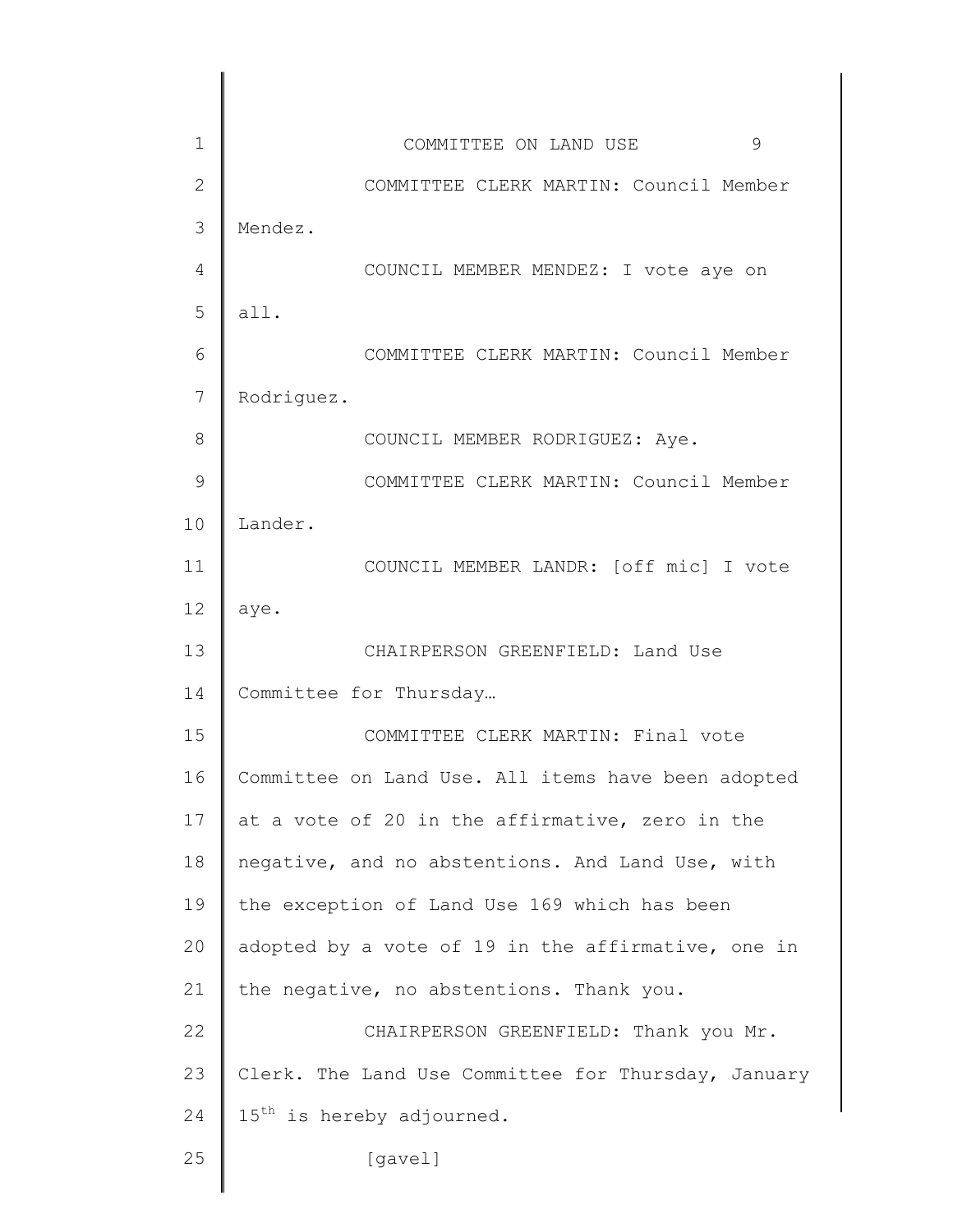| $\mathbf{1}$   |  | COMMITTEE ON LAND USE |  |  |
|----------------|--|-----------------------|--|--|
| $\overline{c}$ |  |                       |  |  |
| $\overline{3}$ |  |                       |  |  |
| $\overline{4}$ |  |                       |  |  |
| $\overline{5}$ |  |                       |  |  |
| $\overline{6}$ |  |                       |  |  |
| $\overline{7}$ |  |                       |  |  |
| 8              |  |                       |  |  |
| $\overline{9}$ |  |                       |  |  |
| $10$           |  |                       |  |  |
| $11\,$         |  |                       |  |  |
| $12\,$         |  |                       |  |  |
| $13\,$         |  |                       |  |  |
| $1\,4$         |  |                       |  |  |
| 15             |  |                       |  |  |
| 16             |  |                       |  |  |
| $17\,$         |  |                       |  |  |
| $1\,8$         |  |                       |  |  |
| 19             |  |                       |  |  |
| 20             |  |                       |  |  |
| 21             |  |                       |  |  |
| $2\sqrt{2}$    |  |                       |  |  |
| 23             |  |                       |  |  |
| 24             |  |                       |  |  |
| 25             |  |                       |  |  |